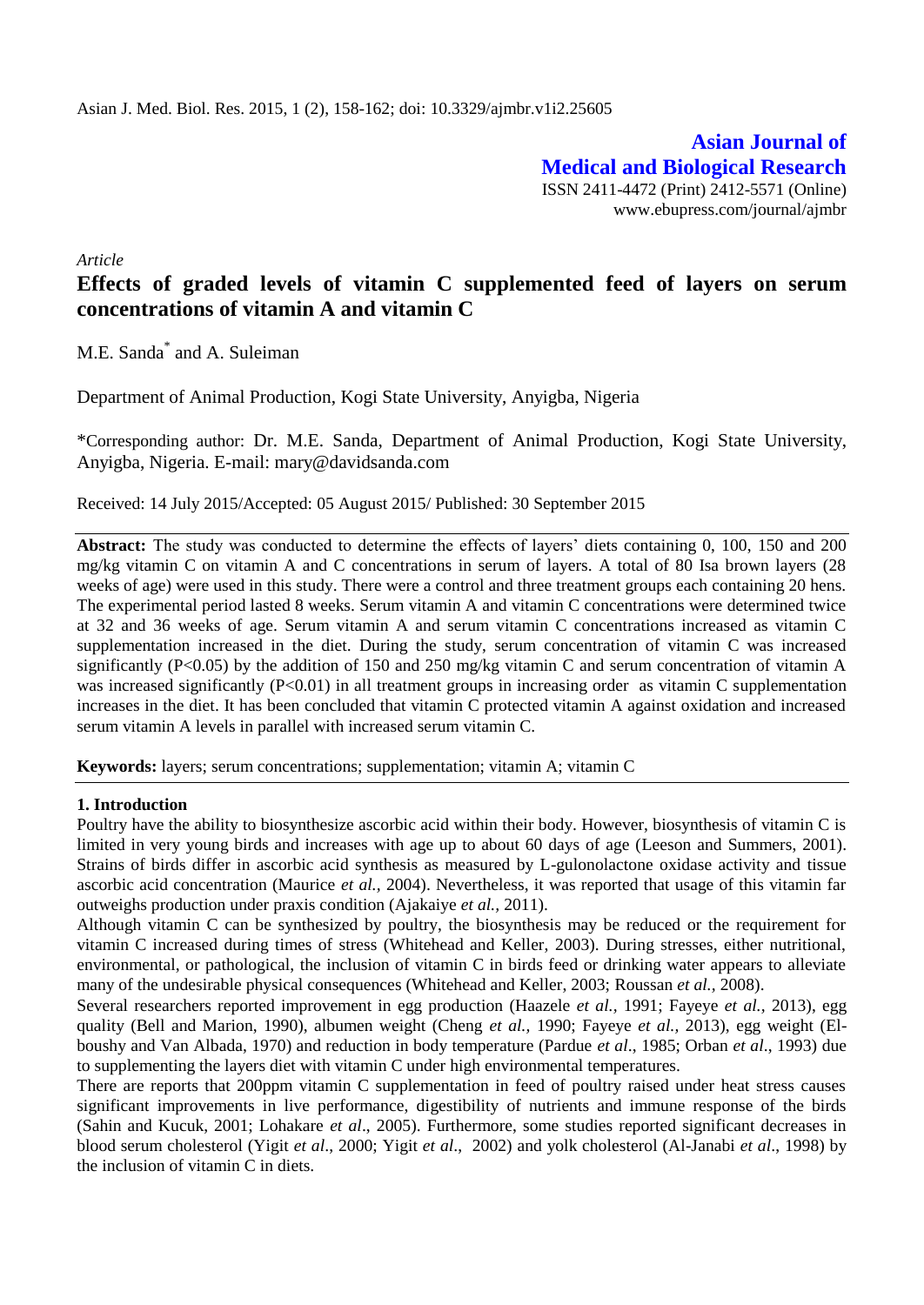Asian J. Med. Biol. Res. **2015**, 1 (2) **159**

It is believed that generally, vitamin C plays a central role in the bird"s ability to cope with stress as it is involved in the synthesis of adrenaline and corticosteroid which are responsible hormones for the mobilization of energy for the essential functions such as maintenance of body temperature, respiration, blood flow, heat dissipation etc. (Pardue *et al.,* 1993). As long as vitamin C is not depleted, adrenaline and later corticosteroid can be synthesized and released thereby allowing the birds to survive and remain productive (Siegel and Morton, 1977).However, the greater the depletion of vitamin C, the least is the ability of the birds to synthesize these hormones (Siegel and Morton, 1977).

Ascorbic acid (vitamin C) has been found to be involved in a number of biochemical processes. The function of vitamin C is related to its reversible oxidation and reduction characteristics (Franceschi, 1992).Vitamin A is one of the most important cellular antioxidants like vitamin C. Poultry are capable of transforming carotene in diets to vitamin A. Deficiency ofvitamin A includes, weakness, retarded growth, poor feathering, high mortality, xerophthalmia, ataxia and night blindness (Merck, 2010). Reduction in egg production and hatchability are seen in layers (Merck, 2010). Other vitamin A deficiency syndromes include eyelids stuck shut with thick exudate, nasal and ocular discharge, drowsiness, pale comb and wattles (Mcmullin, 2014). The synergistic relationship of vitamins A and C have been reported (Surai *et al*., 2000). Vitamin C is a chain breaking antioxidant that protects fat soluble vitamins especially vitamin A from rancidity and degradation (Patrick and Schaible, 1980). There are several studies establishing the beneficial effects of large amount of vitamin C (Marks, 1975; Yigit, 2002) studied the effect of vitamin C on serum vitamin A and serum vitamin C in Europe. No such research on the Isa brown breed of layers in Nigeria has been documented.

The objectives of this study therefore were to determine the effects of large doses of vitamin C in layers" feed on serum, albumin and yolk concentrations of vitamin C and A.

# **2. Materials and Methods**

This study was carried out at the poultry unit of the Livestock Teaching and Research Farm of Kogi State University, Anyigba, Kogi State, Nigeria.

Eighty (80) Isa brown layers at the age of 28 weeks were raised on deep litter system. The experimental period lasted 8weeks. The layers were fed with a commercial layers mash (Topfeed®) for an adjustment period of two weeks and were then allotted to four treatment groups with two replicates per treatment and 10 birds per replicate in a completely randomized design. Each of the four diet treatments were labelled as  $T_1$ ,  $T_2$ ,  $T_3$  and  $T_4$ with their diets containing 0, 100, 150 and 200 mg/kg vitamin C respectively. Feed and water were supplied *ad libitum*. Pure Vitamin C used was the crystalline type (a product of Shandong Luwel Pharm Company Limited, India).

Blood samples were taken from the wing vein at 32 and 36 weeks of age. Sera samples were obtained after 8 hours by slanting the blood sample bottles and the sera decanted. Sera samples were analyzed for vitamin C and vitamin A concentrations spectrophotometrically as described by Kway (1978) and Zee *et al*. (1991).

Data obtained were evaluated using one way Analysis of Variance (ANOVA) procedure of Statistical Package for the Social Sciences (SPSS, 2013). Means were compared using Duncan"s Multiple Range Test.

# **3. Results and Discussion**

The effects of graded levels of vitamin C in feed of layers on serum vitamins A and C are shown in Table 1 and Serum concentrations of Vitamin A in parallel to graded levels of Vitamin C supplementation is shown in Figure 1.

In this study, it was observed that both serum vitamin C and vitamin A concentrations increased in parallel with vitamin C supplementation in feed (P<0.05 and P<0.01 respectively). The results agree with the findings of Yigit *et al.* (2002) who reported an increase in serum vitamin A with increasing vitamin C supplementation and thus agreed with the report that vitamin A protects lipids from oxidation and therefore fat soluble vitamin A from destruction against peroxidative damage. The result also agrees with that of Khan and Sadar (2005) who used three breeds of chickens that were exposed to heat stress and observed that the supplementation with vitamin C protected vitamin A against oxidation.

Vitamin C was however not detected in the albumen and yolk of the eggs laid by hens fed vitamin C fortified feed. Though vitamin A was detected in the albumen and yolk of the eggs, there was no significant difference (P>0.05) in the values obtained and the levels were rather low ranging from 0.10 to 0.13 and 0.06 to 0.24 for albumen and the yolk respectively.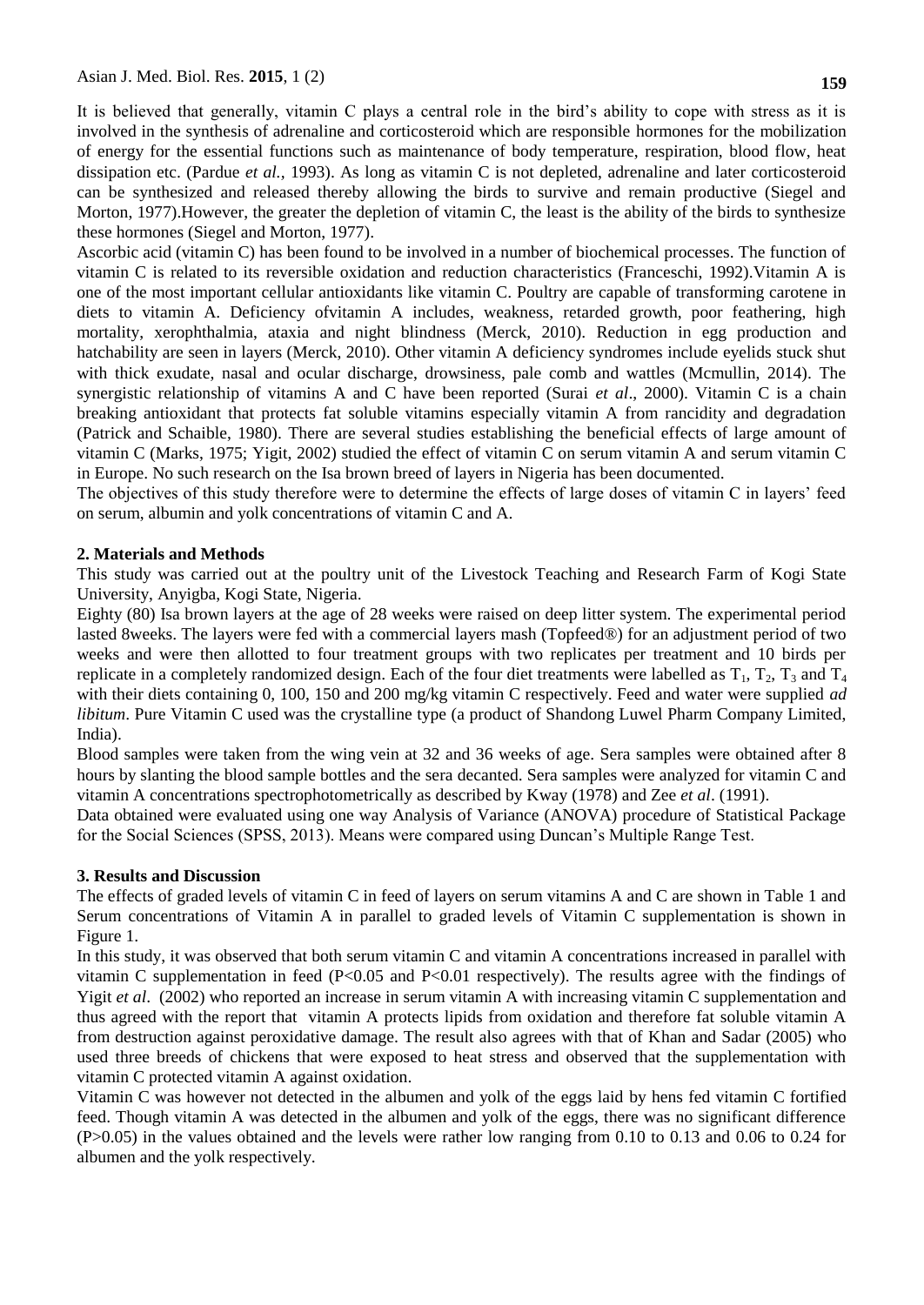Vitamin C is very low in the predominant feedstuffs for poultry (i.e. grains and plant protein supplements) (Zee *et al*., 1991).

It was surmised in the work of Khan and Sadar (2005) that the effect of vitamin C supplementation on the performance of desi, fayoumi and commercial leghorn chickens exposed to heat stress that the mean egg production, egg weight and egg shell thickness improved (P<0.05) with supplementation of vitamin C in all layers. Also the blood parameters showed that the concentration of ascorbic acid (Vitamin C) was higher (P<0.05) in groups supplemented with vitamin C. However, the concentrations of blood enzymes (alkaline phosphate, aspartate and alanine aminotransferase) were lowered (P<0.01) with vitamin C supplementation in all types of layers used.

Effects of vitamin C on some vitamins and minerals have also been studied, ascorbic acid promotes non-heme iron absorption from food (Olivares *et al*., 1997), and a sufficient vitamin C status is necessary for the C-1 hydroxylation of vitamin D3.

There is also inter-relationships between vitamin C and the B vitamins; such that tissue levels and urinary excretion of vitamin C are affected in animals with deficiencies of thiamine, riboflavin, pantothenic acid, folic acid and biotin. Vitamin C is very important in several biochemical functions. In general, research studies have shown that healthy animals under normal conditions do not respond to supplemental vitamin C (Newman and Leeson, 1999). However, it was suggested that while plasma ascorbic acid levels may change precipitously, tissue uptake may be limited by a "protective" mechanism that prevents excessive and potentially detrimental cellular concentrations of ascorbic acid (Marks, 1975).

As shown in the Table 1, serum vitamin C concentration was increased in all treatment groups during supplementation and there was significant difference  $(P<0.05)$  between the treatment groups and the control with T<sub>4</sub> (200mg vitamin C) having the highest value of 2.63mg/100mL. The result revealed an increasing trend of serum vitamin C as supplemental vitamin C increased.

Likewise, serum vitamin A concentration was also increased significantly (P<0.01) in parallel with increasing supplementation of vitamin C in feed as shown in Table 1. Vitamin C caused an increase in serum vitamin A concentration in parallel with increases in serum vitamin C concentrations. High correlations (P<0.05) between vitamin A and vitamin C were found in control and treatment groups at 32 and 36 weeks respectively as can be observed in Figure 1.

It has been reported that vitamin C protected vitamin A against oxidation and increased serum vitamin A levels in parallel with increased serum vitamin C (Yigit *et al.,* 2002; Khan and Sadar, 2005). Vitamin C helps to protect phagocytic cells from oxidative damage (McDowell, 2006). Also, supplemental vitamin C could significantly reduce body temperature (Pardue *et al*., 1985; Orban *et al*., 1993).

Ascorbic acid supplementation has been shown to have positive effect on mean egg production, egg weight and egg shell thickness (Khan and Sardar, 2005) and on albumen weight, egg length, yolk height and yolk weight (Fayeye *et al*., 2013) under elevated environmental temperature. This will therefore suggest that supplementing layers feed with ascorbic acid (vitamin C) prior to the onset of environmental stressors would be beneficial to the laying hens.

| Table 1. Effects of Vitamin C supplemented diets on serum, albumen and yolk concentrations of Vitamin |  |
|-------------------------------------------------------------------------------------------------------|--|
| A and Vitamin C.                                                                                      |  |

| <b>Traits</b>                | $T_1$<br>(0mg)     | $\mathbf{T}_2$<br>(100mg) | $T_3$<br>(150mg) | $T_4$<br>(200mg) | <b>SEM</b> | <b>LOS</b> |
|------------------------------|--------------------|---------------------------|------------------|------------------|------------|------------|
| Serum Vitamin A $(\mu g/dL)$ | 75.00 <sup>d</sup> | $91.14^c$                 | $140.34^{b}$     | $232.23^a$       | 0.10       | $**$       |
| Serum Vitamin C (mg/100mL)   | 1.03 <sup>c</sup>  | $1.32^{bc}$               | $1.53^{b}$       | $2.63^{\circ}$   | 0.23       | *          |
| Albumen Vitamin A            | 0.13               | 0.12                      | 0.10             | 0.08             | 0.03       | <b>NS</b>  |
| Albumen Vitamin C            | <b>ND</b>          | ND                        | ND               | <b>ND</b>        | <b>ND</b>  | ND         |
| Yolk Vitamin A               | 0.24               | 0.23                      | 0.17             | 0.15             | 0.06       | <b>NS</b>  |
| Yolk Vitamin C               | ND                 | ND                        | <b>ND</b>        | <b>ND</b>        | ND         | ND         |

 $NS = not significant$ ,  $ND = not detected$ ,  $* = p<0.05$ ,  $** = p<0.01$ 

a, b, c,  $d =$  Means with different superscripts across the same row are significantly different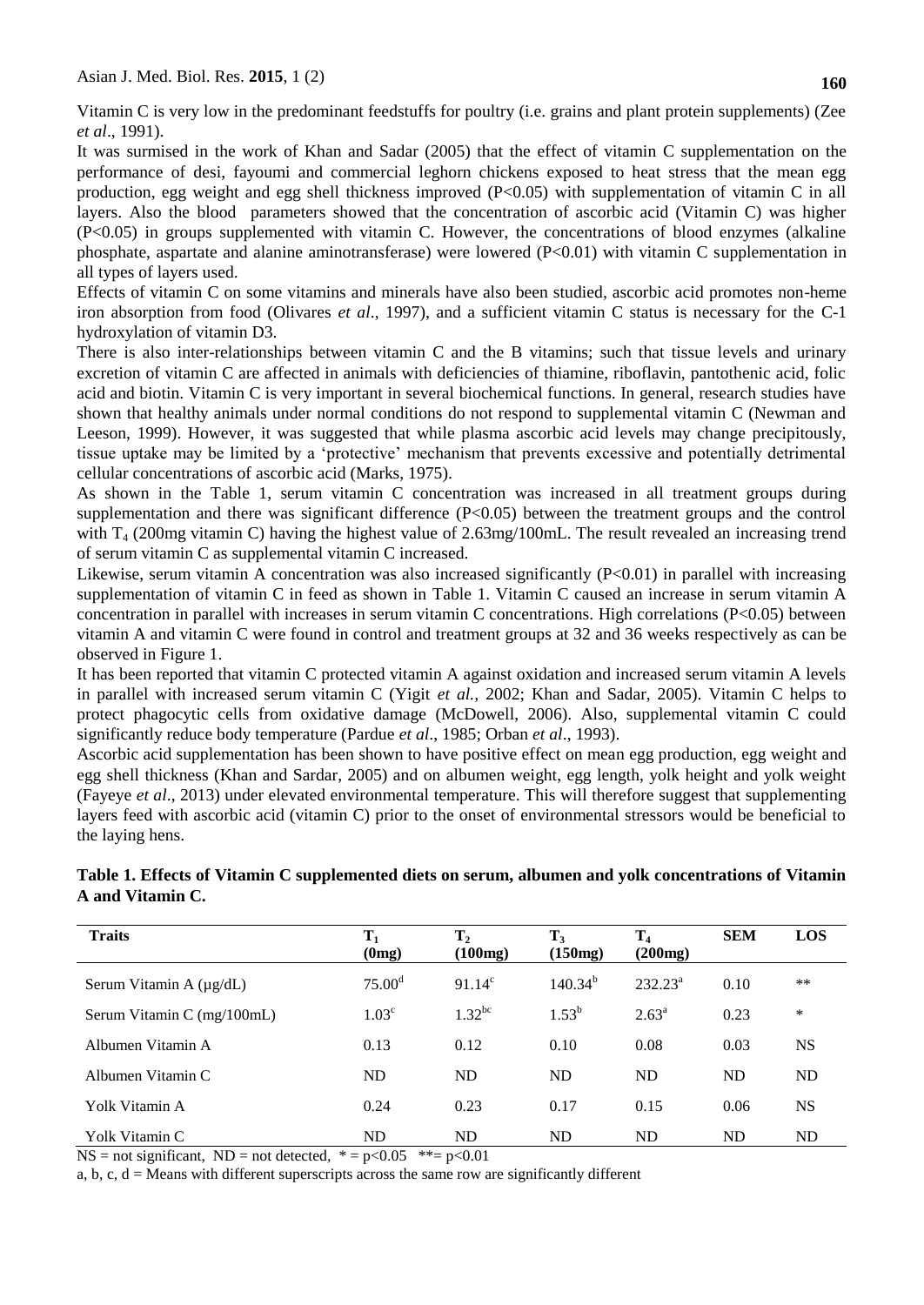

#### **Figure 1. Serum concentrations of Vitamin A in parallel to graded levels of Vitamin C supplementation.**

#### **4. Conclusions**

Supplementation of vitamin C increased serum vitamin A concentration and therefore, maintaining vitamin C concentration in diet is highly important in protecting vitamin A against oxidation. Study on the effect of vitamin C on concentration of vitamin C level in body organs like the liver is recommended.

#### **Conflict of interests**

None to declare.

### **References**

- Ajakaiye JJ, A Perez-Bello, A Mollineda–Trujillo, 2011. Impact of heat stress on egg quality in layer hens supplemented with l-ascorbic acid and dltocopherol acetate. Veterinaire Archivos, 81:119-132.
- Al-Janabi AS, SRAl-Kattib and ZD Taha, 1998. Effect of vitamin C administration on serum and egg-yolk cholesterol level of the chicken*.* Aust. J. Biol. Sci., 41: 403-407.
- Bell DE and JE Marion, 1990. Vitamin C in laying hen diets. Poultry Sci., 69: 1900-1904.
- Cheng TK, CN Coon and ML Hamre, 1990. Effect of environmental stress on the ascorbic acid requirement of laying hens. Poultry Sci., 69:774-780.
- El-boushy AR, and M Van Albada, 1970. The effect of vitamin C on egg shell quality under high environmental temperatures. Neth. J. Agric. Soc.,18:62-71.
- Fayeye TR, OA Ayegbusi and KL Ayorinde, 2013. Effects of Vitamin C Administration on Laying Performance, Egg Quality, Serum and Egg Cholesterol in Two Layer Strains. Int. J. Phytofuels Allied Sci., 2:135-147
- Franceschi RT, 1992. The role of ascorbic acid in mesenchymal differentiation. Nutr. Rev., 50:65.
- Haazele F, W Guenter, RR Marquardt and AA Frolich, 1991. Effect of ochratoxin A (QA) and / or ascorbic acid (AA) supplementation on production in laying hens. Poultry Sci.,70 : 47.
- Khan SH and R Sardar, 2005. Effect of vitamin C supplementation on the performance of desi, Fayoumi and commercial white leghorn chicken exposed to heat stress. Pakistan Vet. J., 25:136-166.
- Kway A,1978. A simple colorimetric method for ascorbic acid determination in blood plasma. Clin. Chim. Acta., 86:153-157.
- Leeson S and JD Summers, 2001. "Scott's Nutrition of the Chicken", 4th edition. University Books, Guelph, Ontario, Canada
- Lohakare JD, Kim JK, MH Ryu, TW Hahn and BJ Chae, 2005. Effect of vitamin C and vitamin D interaction on the performance, immunity and bone characteristics of commercial broilers. Appl. Poultry Res., 14: 670- 678.